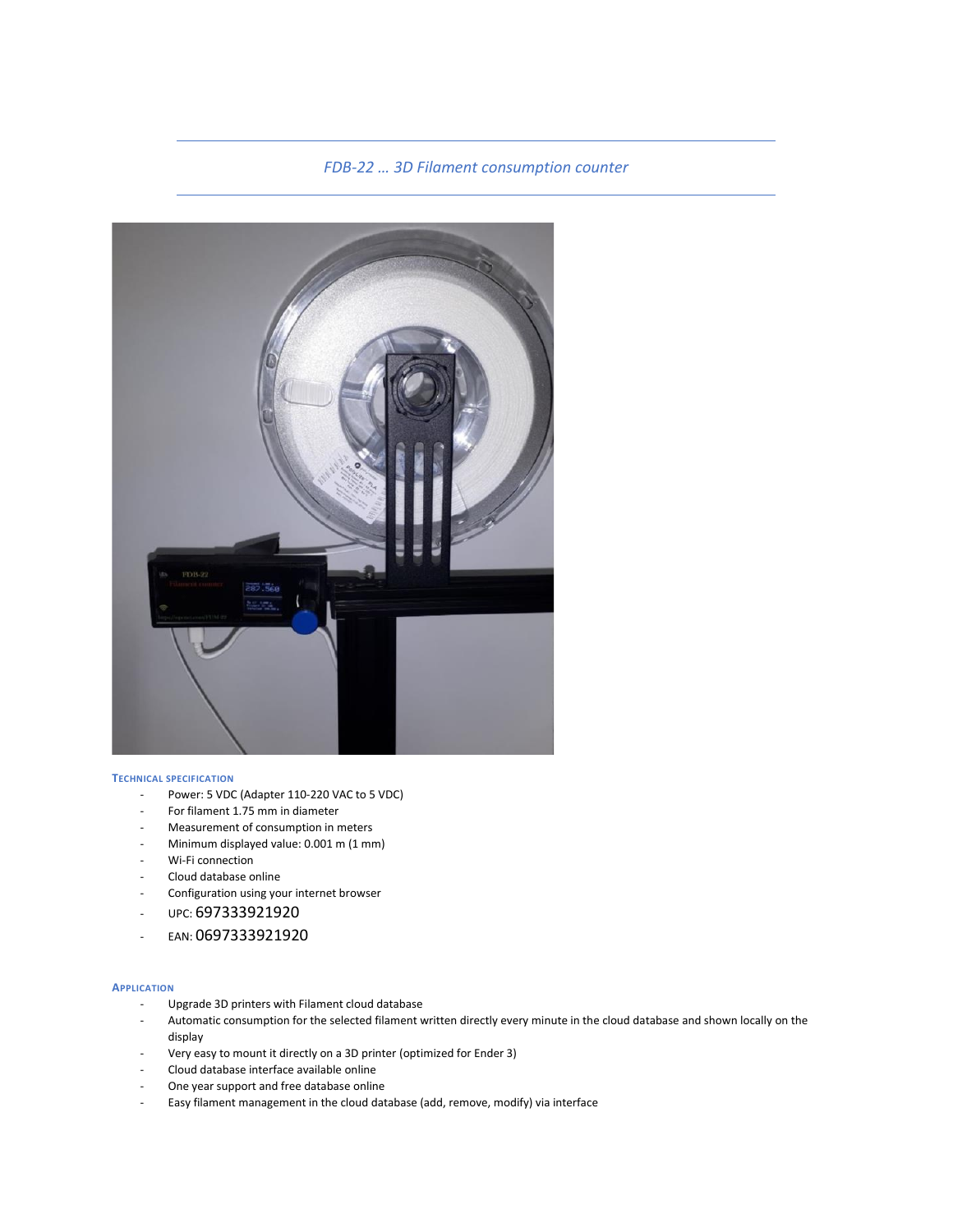

Configuration page:

| Device: FDB-22 - Serial:<br>- MAC Address:              |
|---------------------------------------------------------|
| Password:<br>Connect to:<br>Submit<br>$\checkmark$      |
| Wi-Fi: i2LW F0B4 5 connected<br>AP mode is off          |
| Direction of subtraction: $\circledcirc$ CCW $\circ$ CW |
| Submit<br>Coefficient of the pulley:<br>0.000653259     |
| Rehoot                                                  |

The pulley coefficient is calculated for the original part. In any case (example: upgraded pulley, etc.) you can change this value here. A trick to calculate the new value:

Mark the beginning and end of one length on the filament (for example 1000 mm (1m)) and install the filament on the pulley.

Reset the counter. Pull one side with your hand until you reach the marked end. Consumption should be: 1,000

If 1,050 is shown for example, you have 50mm more than is realistic. You can use the following formula to calculate the new coefficient: 100/1000\*1050 = 105 (%)

0.000653259/100\*105 = 0.0006852195 (new coefficient)

The coefficient has a maximum of 9 decimals, so you need to around the value to 9 decimals: 0.000685219 or 0.000685220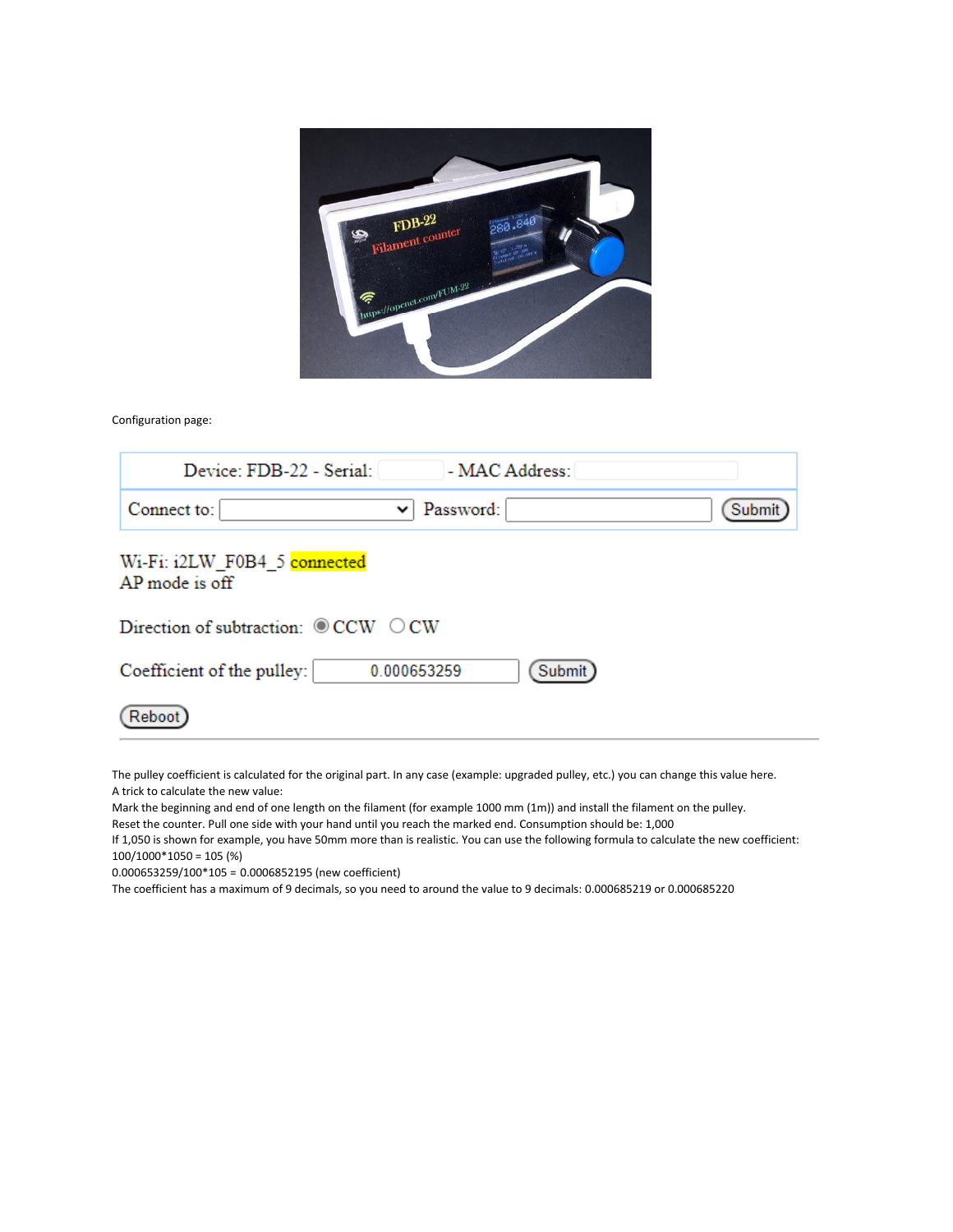What is shown on the display of counter?



To change the filament, press this button once and turn it clockwise or counterclockwise to find the desired ID. Confirm by pressing the button again. (The same as for the 3D printer)

If you want to keep the same filament but reset the consumption, select the same ID and confirm by pressing the button a second time. "\*" Before changing the filament ID and if you are using the cloud database, make sure that the real-time consumption value is equal to the value stored in the power-on memory. The real-time value is also stored in the cloud database every minute if it is different from the value at power-up.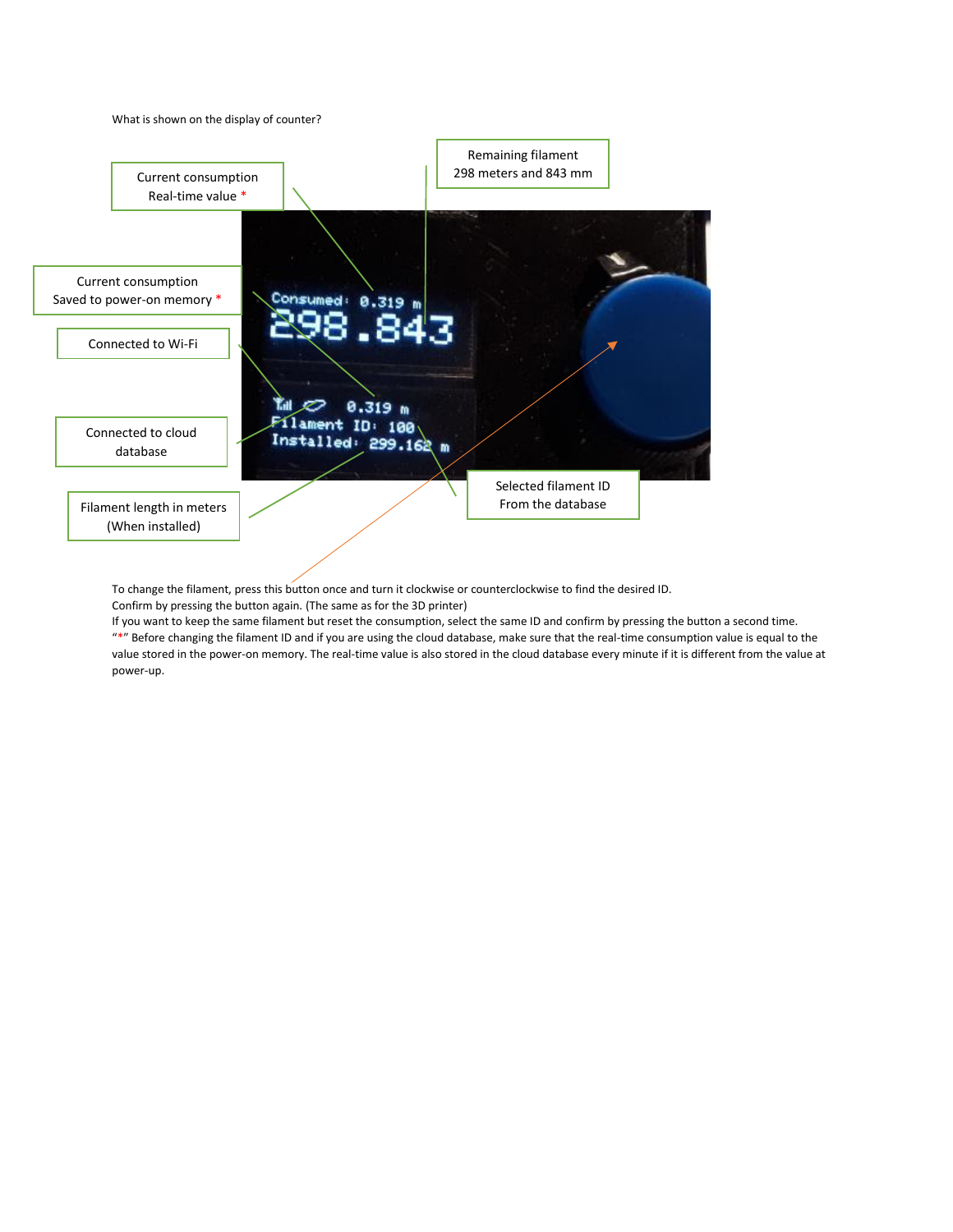### **FILAMENT INVENTORY DATABASE**

| ATO Int              |                                  |                   | <b>Filament inventory</b><br><b>ATO</b> International | My Account                |                             |       | Log_out    |      |                             |                      |          |                                                                                                                            |         |          |                |
|----------------------|----------------------------------|-------------------|-------------------------------------------------------|---------------------------|-----------------------------|-------|------------|------|-----------------------------|----------------------|----------|----------------------------------------------------------------------------------------------------------------------------|---------|----------|----------------|
|                      | <b>Filament ID Filament Type</b> | Color             | <b>Brand</b>                                          | <b>Manufacturer Part</b>  | <b>Seller</b>               |       |            |      |                             |                      |          | Price Date Of Purchase Nozzle Full kg Full m Bed temperature min Bed temperature max Printing Temperature min Printing Tem |         |          |                |
|                      | <b>PLA</b>                       | White C           | <b>PolyLite Polymaker</b>                             | PM70527                   | Amazon.ca                   | 33.46 | 2022-02-05 | 0.40 | 1.00                        | 335.00               | 25       | 60                                                                                                                         |         | 190      | 23             |
| $\overline{2}$       | <b>TPU</b>                       | White             | Reprapper                                             |                           | Amazon ca                   | 40.23 | 2022-02-05 | 0.40 |                             | 1.00 340.00          | 0        | $\Omega$                                                                                                                   |         | 190      | 2:             |
| 3                    | <b>ABS</b>                       | White             | Ouverture                                             |                           | Amazon.ca                   | 32.18 | 2022-01-29 | 0.40 | 1.00                        | 400.00               | 80       | 100                                                                                                                        |         | 245      | $\overline{2}$ |
|                      | <b>TPF</b>                       | <b>Black</b>      | Filaments ca                                          |                           | Filaments ca                | 39.57 | 2021-11-24 | 0.40 | 0.50                        | 243.00               | 80       | 90                                                                                                                         |         | 220      | 2 <sub>i</sub> |
| 5                    | <b>PLA</b>                       | <b>Dark Green</b> | Filaments.ca                                          |                           | Filaments.ca                | 17.95 | 2021-07-10 | 0.40 | 1.00                        | 335.00               | $\bf{0}$ | $\mathbf{0}$                                                                                                               |         | 195      | $\overline{2}$ |
| 6                    | <b>PETG</b>                      | White             | Duramic.                                              |                           | Amazon ca                   | 24.14 | 2021-09-13 | 0.40 | 1.00                        | 338.00               | $\bf{0}$ | $\mathbf{0}$                                                                                                               |         | 230      | 2!             |
| 7                    | <b>PLA</b>                       | Dark Blue         | Filaments ca                                          |                           | Filaments ca                | 17.95 | 2021-07-10 | 0.40 | $100 -$                     | 335.00               | Ō        | o                                                                                                                          |         | 195      | $\overline{2}$ |
| R                    | <b>PIA</b>                       | Grov              | Filamonte ca                                          |                           | Filamente ca                | 17.95 | 2021.07.10 | 0.40 |                             | 1.00 335.00          | $\Omega$ | $\Omega$                                                                                                                   |         | 105      | 2 <sup>7</sup> |
| Manufacturer data    |                                  |                   |                                                       |                           |                             |       |            |      |                             | User data            |          |                                                                                                                            |         |          |                |
| Filament ID          |                                  |                   |                                                       | <b>Nozzle</b>             |                             |       | 0.40       |      |                             | <b>Printer Model</b> |          |                                                                                                                            |         | Ender 3  |                |
| <b>Filament Type</b> |                                  |                   | <b>PLA</b>                                            | Full coil (in kg)         |                             |       | 1.00       |      |                             | Print Temperature °C |          |                                                                                                                            |         | 195      |                |
| Color                |                                  |                   | <b>White C</b>                                        | Full coil (in meters) *** |                             |       | 335.00     |      |                             | Bed Temperature °C   |          |                                                                                                                            |         | 55       |                |
| <b>Brand</b>         |                                  |                   | <b>PolyLite Polymaker</b>                             |                           | Bed temperature min °C      |       | 25         |      |                             | Print Speed (mm/s)   |          |                                                                                                                            |         | 60       |                |
| Manufacturer Part    |                                  |                   | PM70527                                               |                           | Bed temperature max °C      |       | 60         |      |                             |                      |          |                                                                                                                            |         |          |                |
| <b>Seller</b>        |                                  |                   | Amazon.ca                                             |                           | Printing Temperature min °C |       | 190        |      | *****<br>Quality rating     |                      |          |                                                                                                                            |         |          |                |
| Price                |                                  |                   | 33.46                                                 |                           | Printing Temperature max °C |       | 230        |      |                             |                      |          |                                                                                                                            |         | good     |                |
| Date Of Purchase     |                                  |                   | 2022-02-05                                            |                           | Fan (On/Off)                |       | ON         |      |                             | Comment              |          |                                                                                                                            |         |          |                |
| Gauge                |                                  |                   | 1.75                                                  | Printing speed min (mm/s) |                             |       | 40         |      |                             |                      |          |                                                                                                                            |         |          |                |
|                      |                                  |                   |                                                       |                           | Printing speed max (mm/s)   |       | 60         |      | Filament Current length (m) |                      |          |                                                                                                                            | 279.827 |          |                |
|                      | Add new                          |                   |                                                       |                           |                             |       | Submit     |      |                             |                      |          | Current consumption<br>0.417                                                                                               |         | Consumed |                |
|                      |                                  |                   |                                                       |                           |                             |       |            |      |                             |                      |          | Current consumption monitor                                                                                                |         |          |                |

The online filament database allows you to save from 50 filaments (free account) to an unlimited number of filaments (corporate account). You can share some data with other users, such as filament type, brand, seller, price, quality rating, etc. This can help you find and choose a good filament for future purchases.

You can change any value at any time. When the consumption meter is connected, the "filament current length" field is automatically decreased/written every minute if the printer is running.

The database is also available without equipment.

You can try it for free for a certain period of time.

The free database is available for 50 entries (filaments) but, when the filament is consumed - by clicking on the "Consumed" button you can close it and free an entry.

Data hosting costs us. Likewise, the number of processes has a price for us. So, we need to limit free accounts without buying a device for a certain amount of time. You can always remove this time limit if you make a donation.

## **LOGIN**

| LOGIN to Filament database                              |          |  |  |  |  |
|---------------------------------------------------------|----------|--|--|--|--|
| Email                                                   | Password |  |  |  |  |
| Email                                                   | Password |  |  |  |  |
| Login                                                   |          |  |  |  |  |
| You do not have an account?<br>Click on: Create account |          |  |  |  |  |
| © 2022 ATQ Int. https://www.opcnet.com                  |          |  |  |  |  |

To connect to the Filament database, go to: https://fdb-22.opcnet.com/

Enter your email address and the password you chose when you opened your account.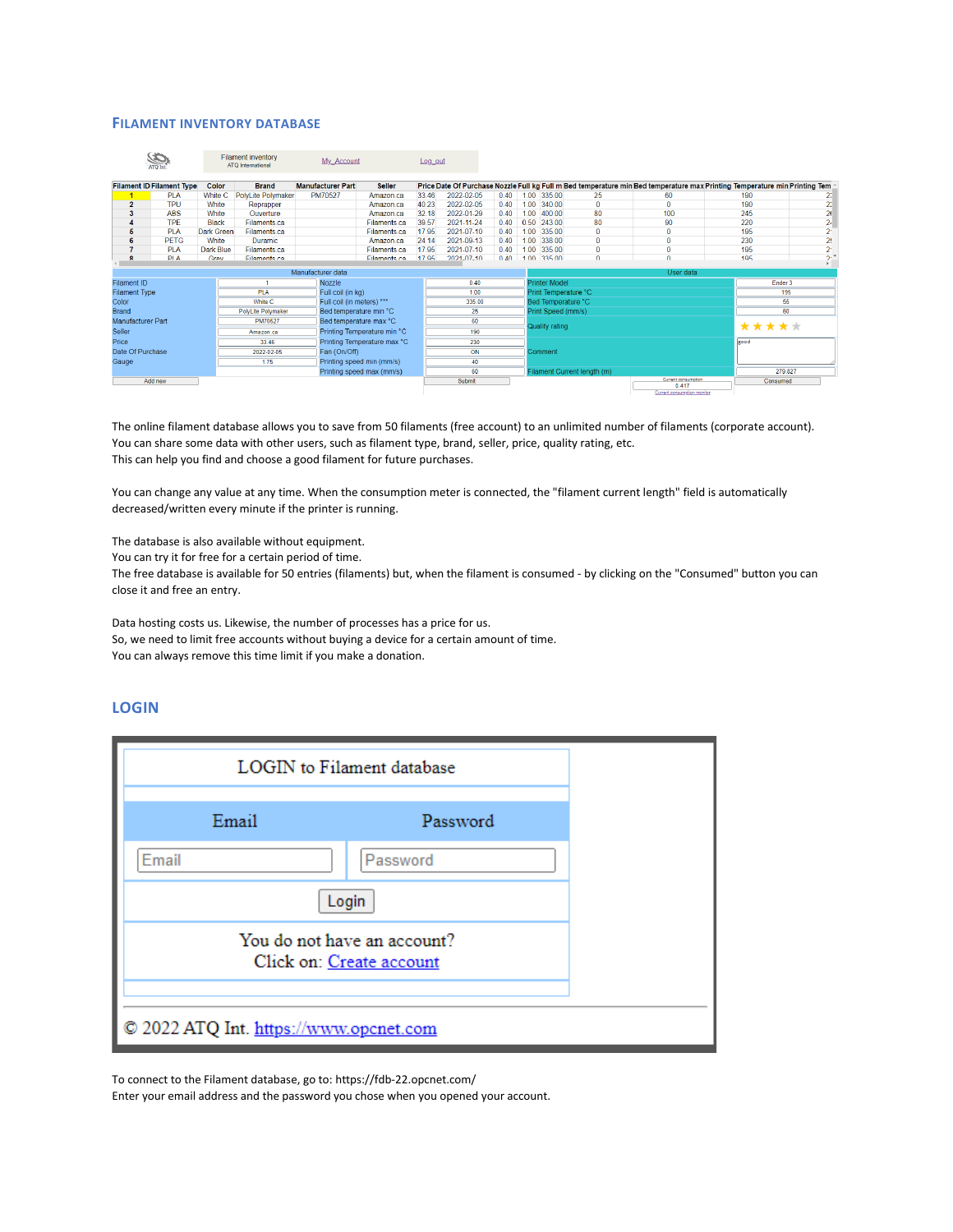Your credentials will be stored locally on your device used to log in. You will not be prompted to enter your password until you click "Logout" or clear your browser's cache.

Please contact the helpdesk if you have forgotten your password - we will reset it.

If you are logging in for the first time and do not have an account, click on the "Create an account" link.

| Filament database - New Account                          |                                                                                                |  |  |  |  |  |
|----------------------------------------------------------|------------------------------------------------------------------------------------------------|--|--|--|--|--|
| Database only                                            | I want to use the database only<br>U<br>without equipment (counters)<br>(you can add it later) |  |  |  |  |  |
| Counter serial#                                          | FDB-22 Serial number                                                                           |  |  |  |  |  |
| Your Name or Company name                                | <b>Full name</b>                                                                               |  |  |  |  |  |
| Location                                                 | Printer name/number                                                                            |  |  |  |  |  |
| Country                                                  | Country<br>Email<br>Password                                                                   |  |  |  |  |  |
| Your Email                                               |                                                                                                |  |  |  |  |  |
| Choose Password                                          |                                                                                                |  |  |  |  |  |
| Retype Password                                          | <b>Retype Password</b>                                                                         |  |  |  |  |  |
| Create account<br>© 2022 ATQ Int. https://www.opcnet.com |                                                                                                |  |  |  |  |  |

In general, you will need the serial number of the device you purchased. The serial number is located on the back of the device.